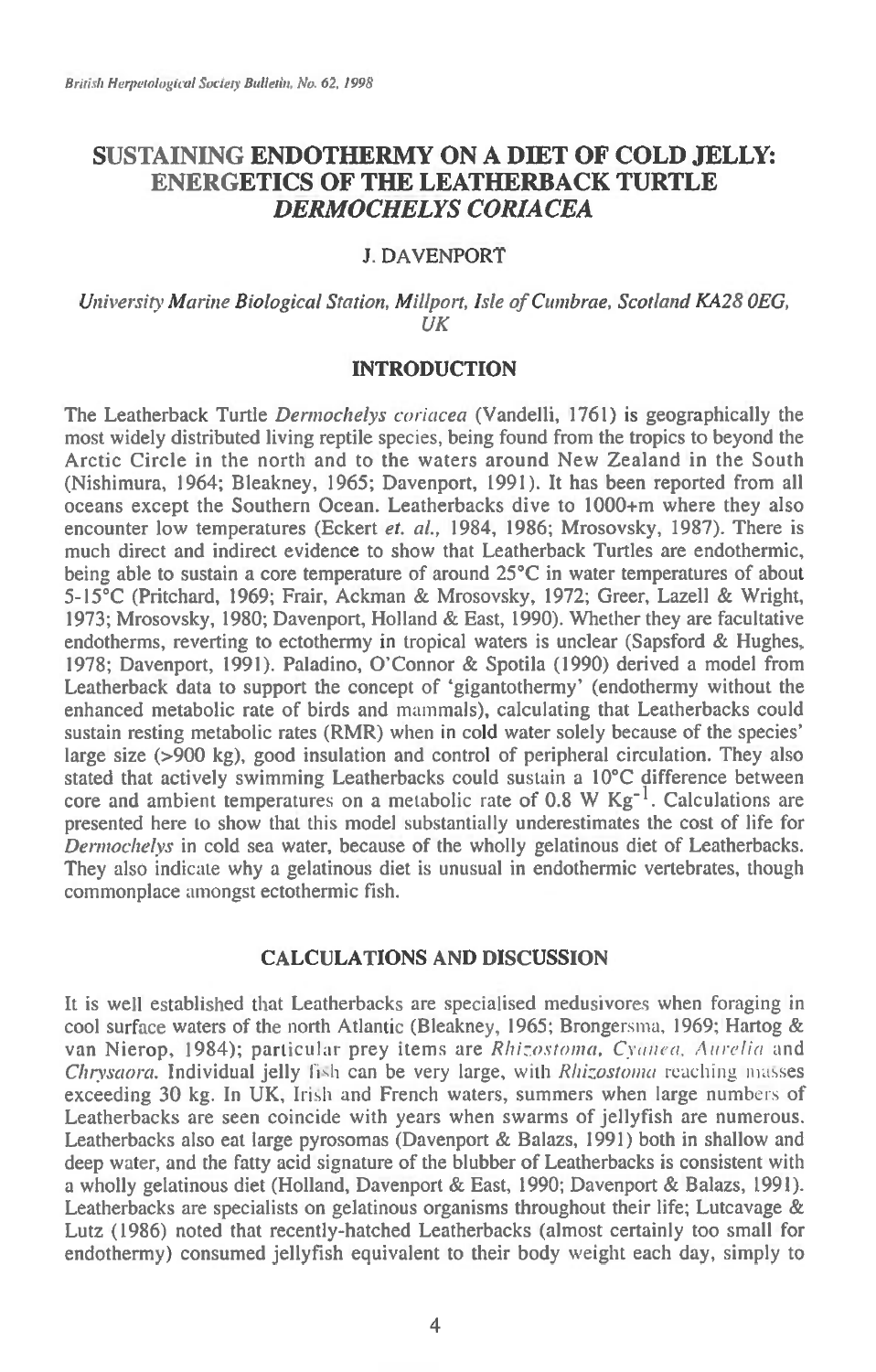support routine metabolism. Bjorndal (1996) has recently summarized findings for the species' foraging ecology, and extends the list of gelatinous prey to include salps and siphonophores, often eaten at great depth (where ambient temperatures, and hence prey temperatures, are below 5°C throughout the world; Raymont, 1963). Other endothermic marine carnivores (e.g. lamnid sharks, seabirds, marine mammals) eat high-quality. lipid/protein rich diets; *Derinochelys* is unique in consuming food with an extremely low lipid and energy content, more than an order of magnitude less than the content of an equivalent mass of fish flesh (Table 1). The small amount of organic material in gelatinous prey is also of poor nutritional quality; 70% carbohydrate, 27% protein and 3% lipid (Davenport & Balazs, 1991); a typical diet of fish or molluscan flesh contains about 47% carbohydrate, 45% protein and 8% lipid. The caloric content (about 12 joules mg dry organic  $wt^{-1}$ ) is also very low, lower than that of all organisms listed by Crisp (1971).

Turtles *(Chelonia mydas)* eating high quality diets exhibit high assimilation rates (87%) for energy, but show significantly lower assimilation rates (68%) on poor quality diets (Davenport, Antipas & Blake, 1989). It is probable that high prey water content, poor nutritional quality and low assimilation efficiency will act synergistically in *Dermochelys* so that very little energy and nutrient is extracted from a given mass of prey.

Leatherbacks consequently have to consume great quantities of food for such large carnivores, at least 50% body mass d<sup>-1</sup> (equivalent in energetic [but <u>not</u> protein/lipid] terms to eating only 4% body mass *d-1* of fish). Seals and birds eat 10-20% body weight per day of fish - but sustain higher body temperatures and levels of activity. Duron (1978) confirmed that large Leatherbacks *(ca* 400 kg body mass) foraging off the coast of France each ate about 200 kg *Rhizostoma* d<sup>-1</sup>. This was a conservative estimate since observation was limited to daylight hours. Leatherbacks browse almost continually when in jellyfish swarms; recent kinematic study (Bels, Davenport & Renous, in press) shows that Leatherbacks can capture additional prey whilst continuing to transport food to the oesophagus, a conveyor-belt-like process not found in other sea turtles.

Eating large quantities of ectothermic gelatinous animals poses a thermal problem for a Leatherback. Part of the oesophagus, the whole of the stomach and most of the intestine are inside the blubber capsule of the body, so are presumably within the warm core. The throat of the Leatherback is covered by a thick adipose pad, which insulates the great vessels, trachea and oesophagus in the neck region. Food must therefore be heated from abient ( $t_a$ ) to core ( $t_c$ ) temperature. Gelatinous animals are mostly water (Table 1), so can be considered to have a heat capacity of 4.2 x 10<sup>3</sup> J Kg<sup>-1</sup> <sup>o</sup>C<sup>-1</sup>. Assuming that a 400 Kg turtle eats 200 Kg food d<sup>-1</sup>, then the energetic cost of heating the food will be 8.4 x 10<sup>6</sup> J d<sup>-1</sup> where t<sub>c</sub>- t<sub>a</sub> = 20°C. How significant are these costs in terms of the metabolism of adult *Dennochelys?* Paladino *et al.* (1990), working on tropical beaches, measured RMR at a mean of 0.39 W  $Kg^{-1}$ , minimum active metabolism at about  $0.8 \text{ W Kg}^{-1}$  and maximum active metabolism at around 1.8 W Kg<sup>-1</sup>. For a 400 Kg turtle these values translate to 13.5 x 10<sup>6</sup> J d<sup>-1</sup>, 27.6 x 10<sup>6</sup> J d<sup>-1</sup> and 62.2 x  $10^6$  J d<sup>-1</sup> respectively. Evidently the cost of heating up food to core temperature can be a large fraction of metabolic rate. If a turtle eats 200 Kg of medusae per day where  $t_c - t_a =$ 20°C, then the cost of heating exceeds RMR and a combination of RMR and heating costs would be greater than the minimum active metabolism recorded by Paladino *et al.*  (1990).

In addition, Leatherbacks feeding in cold water will use much of the energy gained from eating medusae or pyrosomas simply in heating them before digestion. 200 kg *Pyrosoma*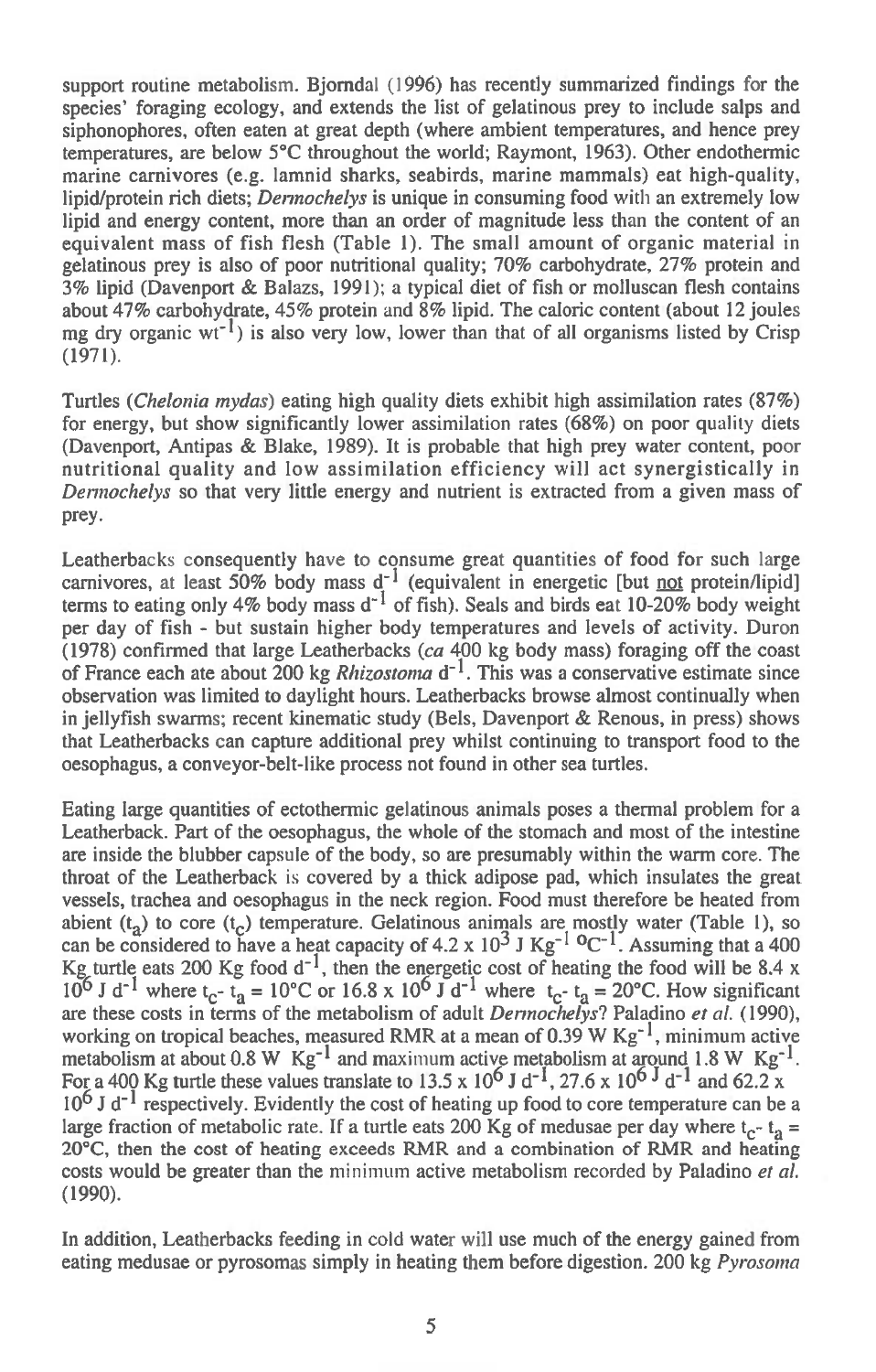*atlantica* **(Davenport & Balazs, 1991) contains 5 kg dry organic matter with an energy**  content of about  $62 \times 10^6$  J. Heating such pyrosomas by  $10^{\circ}$ C or  $20^{\circ}$ C will use up 13.5% **or 27% (respectively) of the available energy (much of which may not be readily available, being derived from indigestible mucopolysaccharides). Heating costs for a fish diet would be trivial by comparison.** 

**There are other possible sources of heat loss beyond simple loss across the body surface in cold water; the above analysis takes no account of faecal heat losses (unknown), or of the costs involved in warming and humidifying inspired air (insufficient environmental data are available to permit calculation). Leatherbacks also incur a substantial salt and water regulation problem by eating a diet so rich in both salts (cnidarians and tunicates are osmoconformers) and water. Other than their known ability to secrete salts from the lachrymal glands (Hudson & Lutz, 1986), Leatherback osmotic physiology is unstudied, so the means by which they remove the enormous salt/water load associated with a gelatinous diet are obscure; mechanisms to strip heat from that water before release might be predicted. However, even if these extra potential routes of heat loss are ignored, the information presented here indicates that Leatherbacks foraging in cold waters must have a much higher routine metabolic rate (requiring consumption of even more jellyfish) than that recorded in the tropics by Paladina** *et al.* **(1990). In addition, the poor quality diet suggests that Leatherbacks will not be able to sustain vigorous activity in cold water for long; 200 Kg of gelatinous material contains about the same amount of energy that a turtle would expend in maintaining the maximum metabolism recorded by Paladino** *et al.* **(1990) for 24 h (not allowing for warming, losses during assimilation, etc.). Relying on a cold, energy-poor diet must result in a greatly limited scope for activity, particularly if it is assumed that high-latitude foraging is adaptive, and should result in capture of surplus energy for somatic growth or gonadal development. Fortunately, gelatinous prey are themselves slow-moving, so prey capture near the sea surface should involve minimal activity.** 

**The interplay of endothermy and a gelatinous diet may involve the unusual anatomy of the oesophagus of the leatherback. I took part in the dissection of the largest Leatherback so far reported (Eckert & Luginbuhl, 1988). The animal, mass 916 kg, was about 2.5 m long and 2.5 m in flipper span. The capacious oesophagus (muscular, well vascularized and lined with hundreds of semirigid cornified conical processes that probably shred the prey (Davenport & Balazs, 1991). was more than 2m long and ran not from the back of the throat directly to the stomach as in other sea turtle species, but to the centre of the visceral cavity (i.e. posterior to the midpoint of the turtle), before looping anteriorly and leftwards to join the stomach. The exceptional length and volume of the oesophagus is probably primarily required to allow Leatherbacks to take up and store more food than could be stored in the stomach alone, but should also provide the opportunity for food to warm and break up relatively slowly before reaching the stomach; slow movement of food through the oesophagus is known from other sea turtle species with much shorter gullets (Birse & Davenport, 1987; Davenport & Kjorsvik, 1985; Davenport** *et al.,* **1989).** 

**In all of the above analysis, the author has only considered Leatherbacks foraging at the surface in cool temperate waters where they cannot afford to allow the core temperature to fall. In the tropics, Leatherbacks forage at great depth (see Bjorndal, 1996 for review) in cold water, but return to warm surface waters (25+°C) at the end of a dive. It is not known whether Leatherbacks forage at depth when in temperate waters, nor are data yet available concerning the thermal biology of diving Leatherbacks in the tropics — if they allow the core temperature to drop during such excursions, then they may subsequently allow themselves and their prey to re-warm with environmental heat.**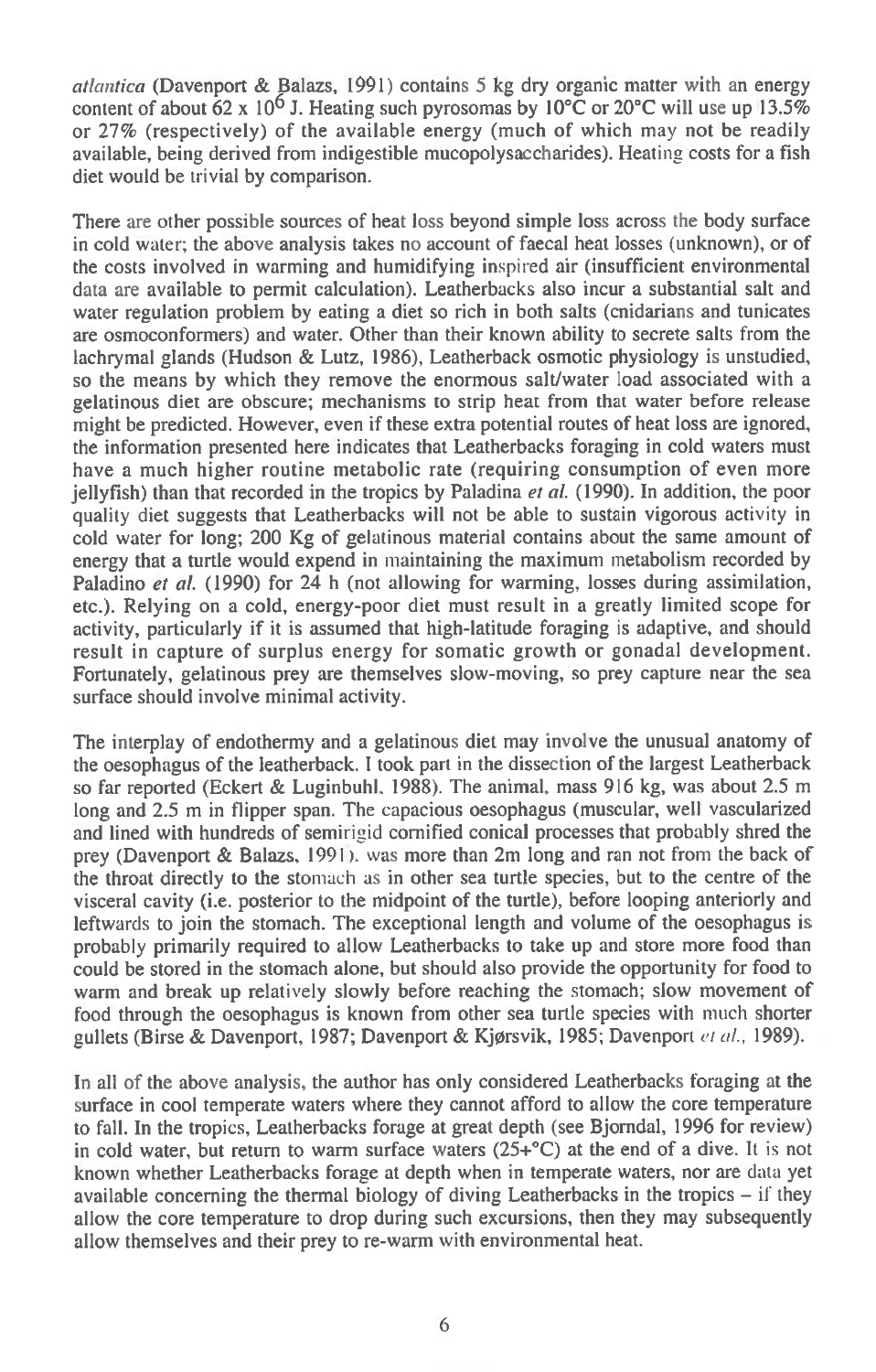**Table 1.**  Comparison of composition of fish and gelatinous animals

|               | Water as % wet<br>mass | Organic mass as<br>% wet mass | Energy content<br>$(J \times 10^{3} \text{ kg})$<br>wet $mass'$ ) | Lipid content<br>(g lipid mass Kg<br>wet $mass-1$ ) |
|---------------|------------------------|-------------------------------|-------------------------------------------------------------------|-----------------------------------------------------|
| Medusae       | $9 - 97$               | $0.5 - 2.5$                   |                                                                   | $0.3 - 1.2$                                         |
| Pyrosomas     | 94                     | 2.5                           | 313                                                               | 0.7                                                 |
| Fish (plaice) | 82                     | 15.8                          | 3890                                                              | 14.0                                                |

Data sources: Tessier, 1926; Davenport & Kjørsvik, 1986; Holland et al., 1990; Davenport & Balazs, 1991;

#### **REFERENCES**

- Bels, V.L., Davenport, J. & Renous, S. Food ingestion in the estuarine turtle Malaclemys terrapin: comparison with the marine leatherback turtle Dermochelys coriacea. Journal of the Marine Biological Association of the United Kingdom (in press).
- Birse, R. & Davenport, J. (1987) Gut action in young loggerhead turtles Caretta caretta L. Herpetological Journal **1,** 170-175.
- Bjorndal, K.A. (1996). Foraging ecology and nutrition of sea turtles. The Biology of Sea Turtles (eds P.L. Lutz & J.A. Musick), pp. 199-231. CRC Press, Boca Raton.
- Bleakney, J.S. (1965). Reports of marine turtles from New England and eastern Canada. Canadian Field Naturalist **79,** 120-128.
- Brongersma, L.D. (1969), Miscellaneous notes on turtles, IIA, IIB, Proceedings. Koninklijke Nederlandse Akademie van Wetenschappen (ser. C) **72,** 90-102.
- Crisp, D.J. (1971). Energy flow measurements. IBP Handbook No. 16. Methods for the Study of Marine Benthos (ed. N.A. Holme & A.D. McIntyre), pp. 197-279. Blackwell Scientific Publications, Oxford.
- Davenport, **J.** (1988). Do diving Leatherbacks pursue glowing jelly? British Herpetological Society Bulletin 24, 20-212.
- Davenport, J. (1991). Biology of the Leatherback Turtle Dermochelys coriacea (Vandelli, 1716). Testudo **3,** 24-33.
- Davenport, **J.,** Antipas, S. & Blake, E. (1989). Observations of gut function in young green turtles (Chelonia mydas L.). Herpetological Journal 1, 336-342.
- Davenport, J. & Balazs, G.H. (1991). 'Fiery bodies' are pyrosomas important items in the diet of Leatherback turtles? British Herpetological Society Bulletin 37, 33-38.
- Davenport, J., Holland, D.L. & East, J. (1990). Thermal and biochemical characteristics of the lipids of the Leatherback turtle Dermochelys coriacea: evidence of endothermy. Journal of the Marine Biological Association of the United Kingdom **70,**  33-41.
- Davenport, J. & Kjørsvik, E. (1986). Observations on gut function in Mauremys caspica caspica (Gmelin). Journal of the Marine Biological Association of the United Kingdom **66,** 159-174.
- Duron, M. (1978). Contribution à létude de la biologie de *Dermochelys coriacea* (Linné) dans les Pertuis Charentais. These Universite Bordeaux 3me cycle **1465.**
- Eckert, K.L. & Luginbuhl, C. (1988) Death of a giant. Marine Turtle Newsletter **43,** 1-3.
- Eckert, S.A., Nellis, D.W., Eckert, K.L. & Kooyman, G.L. (1984). Deep diving record for leatherbacks. Marine Turtle Newsletter **31,** 4.